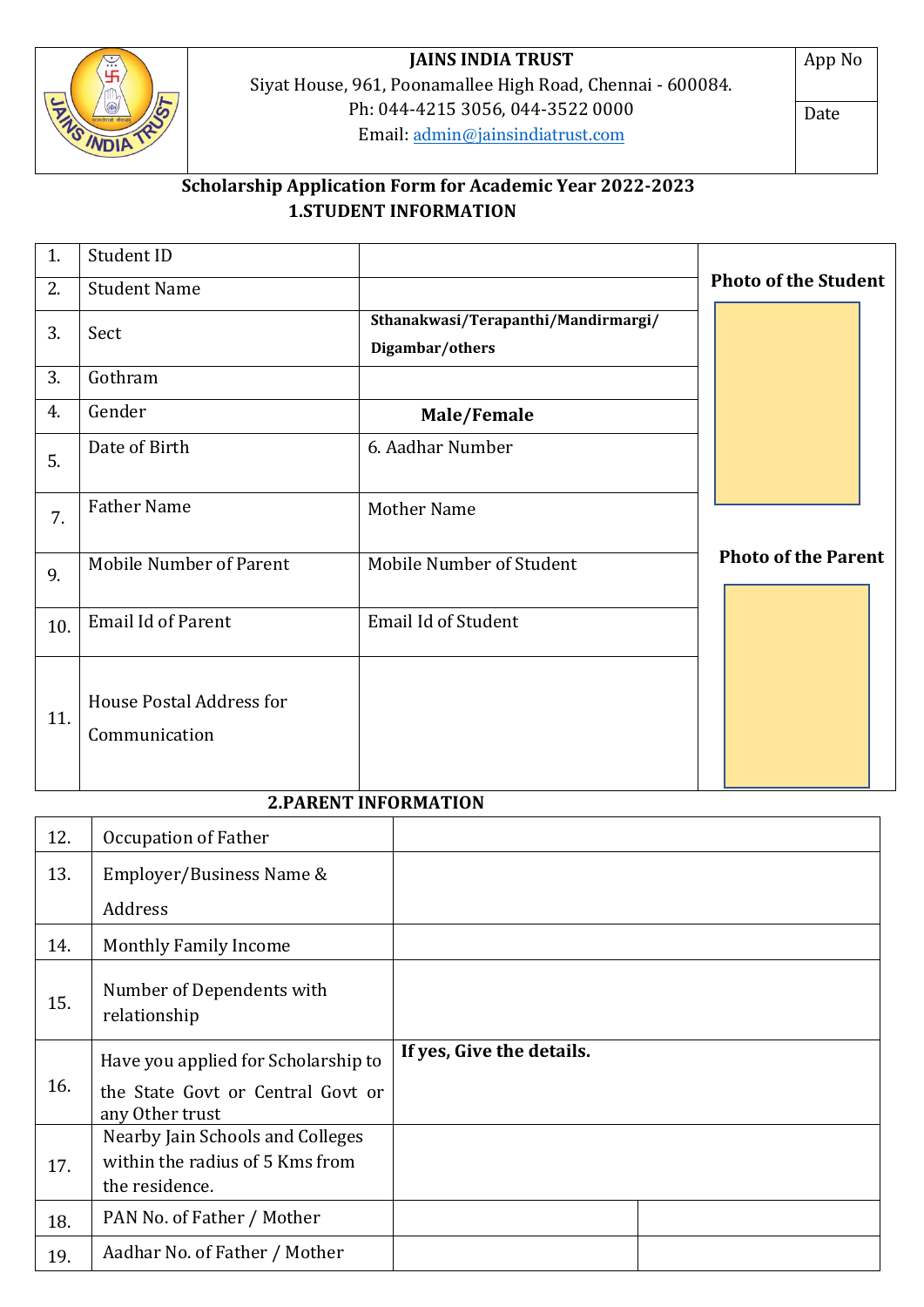## **3. DETAILS OF EDUCATIONAL INSTITUTION**

| 1. | Name of the Institution                                      |  |
|----|--------------------------------------------------------------|--|
| 2. | Board / University                                           |  |
| 3. | <b>Full Address</b>                                          |  |
| 4. | <b>Phone Number</b>                                          |  |
| 5. | Email ID                                                     |  |
| 6. | Class / Semester studied in academic<br>year 2021-2022       |  |
| 8. | Marks secured %                                              |  |
| 9. | Class / Semester to be studied in<br>academic year 2022-2023 |  |

## **4.FEES DETAILS**

| 1.           | <b>Tuition Fee</b>   |  |
|--------------|----------------------|--|
| 2.           | <b>Admission Fee</b> |  |
| 3.           | Book & Notebook Fee  |  |
| 4.           | <b>Uniform Fee</b>   |  |
| 5.           | Other                |  |
| 6.           |                      |  |
| <b>TOTAL</b> |                      |  |

**Place :**

**Date :**

## **Signature & Name of the/ Head of the/ and seal of the Institution**

| For office use only    |                |                            |                          |                      |                              |                                |                |
|------------------------|----------------|----------------------------|--------------------------|----------------------|------------------------------|--------------------------------|----------------|
| <b>Receipt Details</b> |                |                            | <b>Payment Details</b>   |                      |                              |                                |                |
| <b>Date</b>            | Receipt<br>No. | <b>Deposited</b><br>Amount | <b>Deposited</b><br>Date | <b>Cheque</b><br>No. | <b>Cheque</b><br><b>Date</b> | <b>Cheque</b><br><b>Amount</b> | <b>Remarks</b> |
|                        |                |                            |                          |                      |                              |                                |                |
|                        |                |                            |                          |                      |                              |                                |                |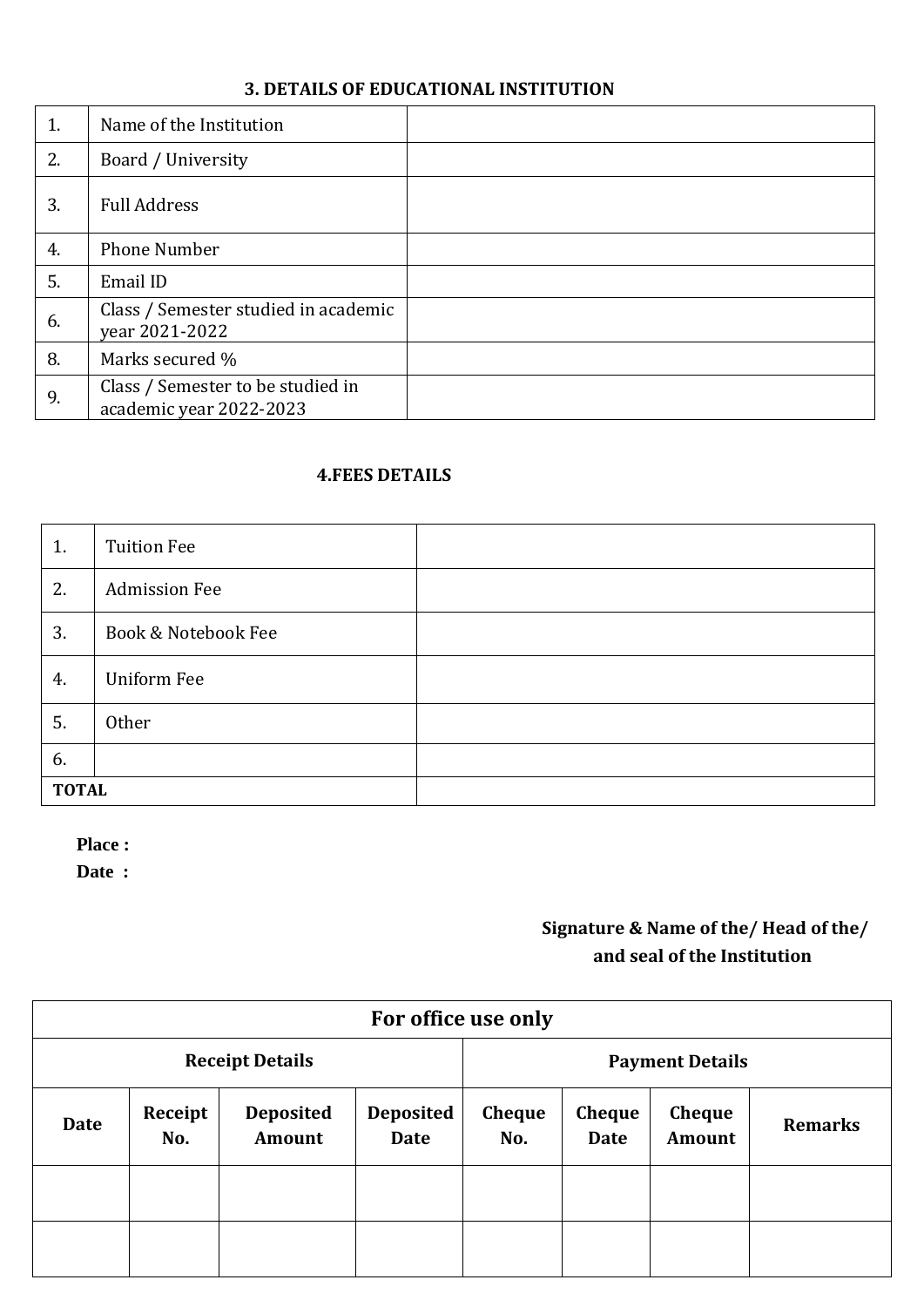## **Details of Sibling / other dependents who are studying**

| <b>Name</b> | Relationship | Age | <b>School or College</b> | Since, when if so<br>indicate when the<br>scholarship received |
|-------------|--------------|-----|--------------------------|----------------------------------------------------------------|
|             |              |     |                          |                                                                |
|             |              |     |                          |                                                                |
|             |              |     |                          |                                                                |

## **Declaration by Parent**

I solemnly declare that I belong to the Jain community and the above details are true to the best of my knowledge & belief. If the scholarship received from various sources exceeds school fee, then I shall return the excess scholarship to JIT. I hold myself solely responsible for suppressed or false information if any. In case of false or incorrect information, I agree to return the full amount of scholarship received from JIT. I agree to abide by the rules of scholarship granted. I Understand that ward will be eligible for the JIT Scholarship only, if he/she write the exam conducted by JIT and securing marks 60%. My family is not consuming Pan Masala, Gutka, cigarette, liquor, non-vegetarian food including eggs.

## **Signature of the Parent**

## **Declaration by Student**

## **Pledge**

- 1. I will study well and maintain discipline in my school and life.
- 2. I will not consume Pan Masala, Gutka, cigarette, liquor, non-vegetarian food including eggs for ever.
- 3. I will be devoted to my country, parents, family members and I will serve them forever.
- 4. After I start earning, I will try my best to assist students for their further education.

## **Signature of the Student**

## **Documents to be submitted along with Scholarship Form**

- ➢ Income Certificate attested by Employer / Government / Self-employed should give self Certificate.
- ➢ Fees Details attested by Institution.
- ➢ Certified copy of Mark sheet (2021-2022).
- ➢ Transfer Certificate attested by HOD/Principal to be submitted (for College Students).